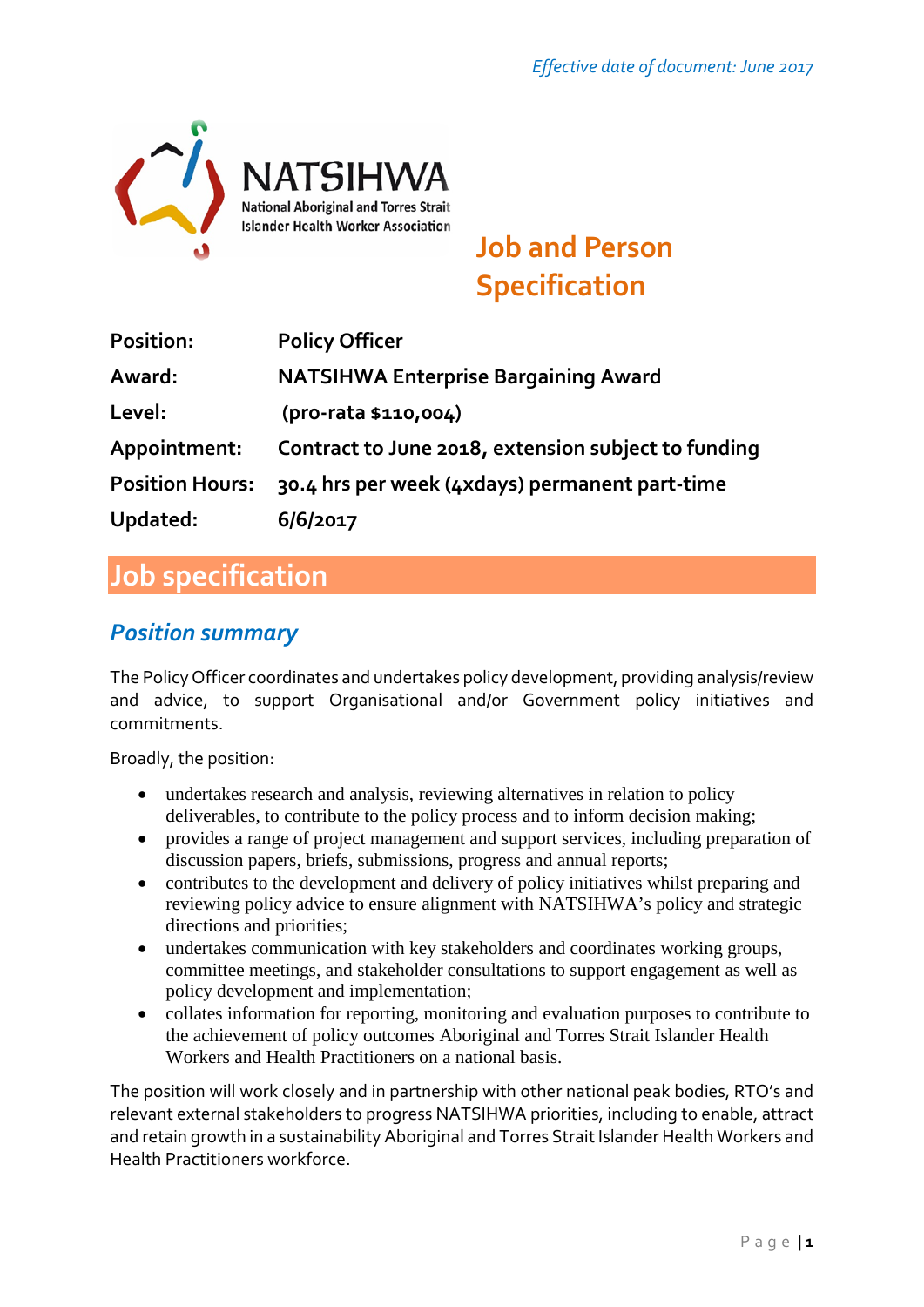### *Line management*

The Policy Officer reports directly to the Chief Executive Officer.

#### *Special conditions*

ω This is a Canberra-based position

Primary responsibilities include;

- 1. On behalf of the CEO and membership, interpret National Aboriginal and Torres Strait Islander Health Plan and other relevant documents and develop policy responses as required.
- 2. Identify and pursue opportunities for cooperation and collaboration with relevant stakeholders on initiatives aligned with NATSIHWA priorities.
- 3. Assist with implementation of advocacy and promotion strategies in line with NATSIHWA priorities.
- 4. Represent NATSIHWA on external working groups, committees, forums or events as delegated, and report on the outcomes.
- 5. Support the development and implementation of the NATSIHWA three-year Strategic Plan, Annual Activity Plan, Annual Report and Evaluation Strategies.
- 6. Support the development and implementation of the NATSIHWA Communication Strategy.
- 7. Assist in identifying and implementing self-generating funding initiatives to support NATSIHWA's sustainability into the future.

### **Person specification**

- ω Demonstrated ability to work with Aboriginal and Torres Strait Islander communities and their leaders, respecting cultural values and ways of doing business.
- ω Demonstrated ability to communicate effectively, both verbally and in writing, to a wide range of audiences on a range of sensitive and complex issues, especially with regard to Aboriginal and Torres Strait Islander peoples.
- ω The ability to interpret and identify key information within policy and other relevant publications relevant to the sector and its members.
- ω Demonstrated ability to communicate effectively with various audiences and across a range of approaches.